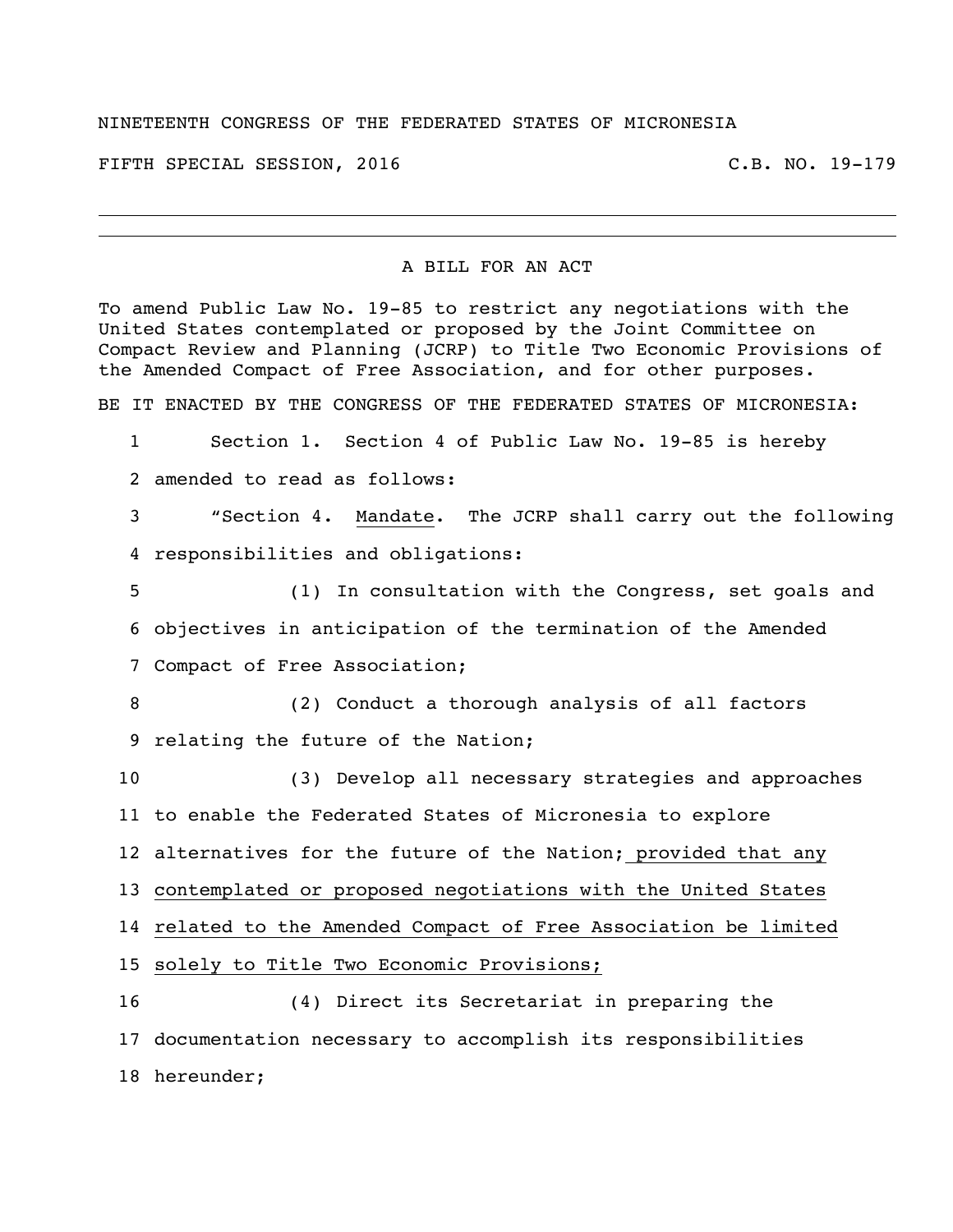(5) Analyze all economic information available on the Federated States of Micronesia, with the aim of identifying the FSM's continuing requirement for reasonable, fair, and effective financial assistance from all sources from the year 2023 onward; (6) Provide reports periodically to the Congress at each regular session, and to the Office of the President, on all developments, actual or potential, positive or negative, that may be related to the future of the Nation, including but not limited to new information, actions, communications, domestic and foreign policies, bilateral and multilateral plans, as well as periodic surveys exploring the value of net benefits to a foreign nation from an exclusive security prerogative; and

 (7) Collaborate with the State Governments, the Department of Foreign Affairs, the Congress, and the Office of the President in identifying the nominees for the JCRP whose selection will be subject to Congress's expressed approval; and

 (8) Use funds for each separate category of expense only up to the aggregate amount of the line-items of the corresponding expense category set out in the associated appropriations bill or bills approved by Congress, and select and hire the personnel needed to staff the Secretariat, as specified in section 6 below."